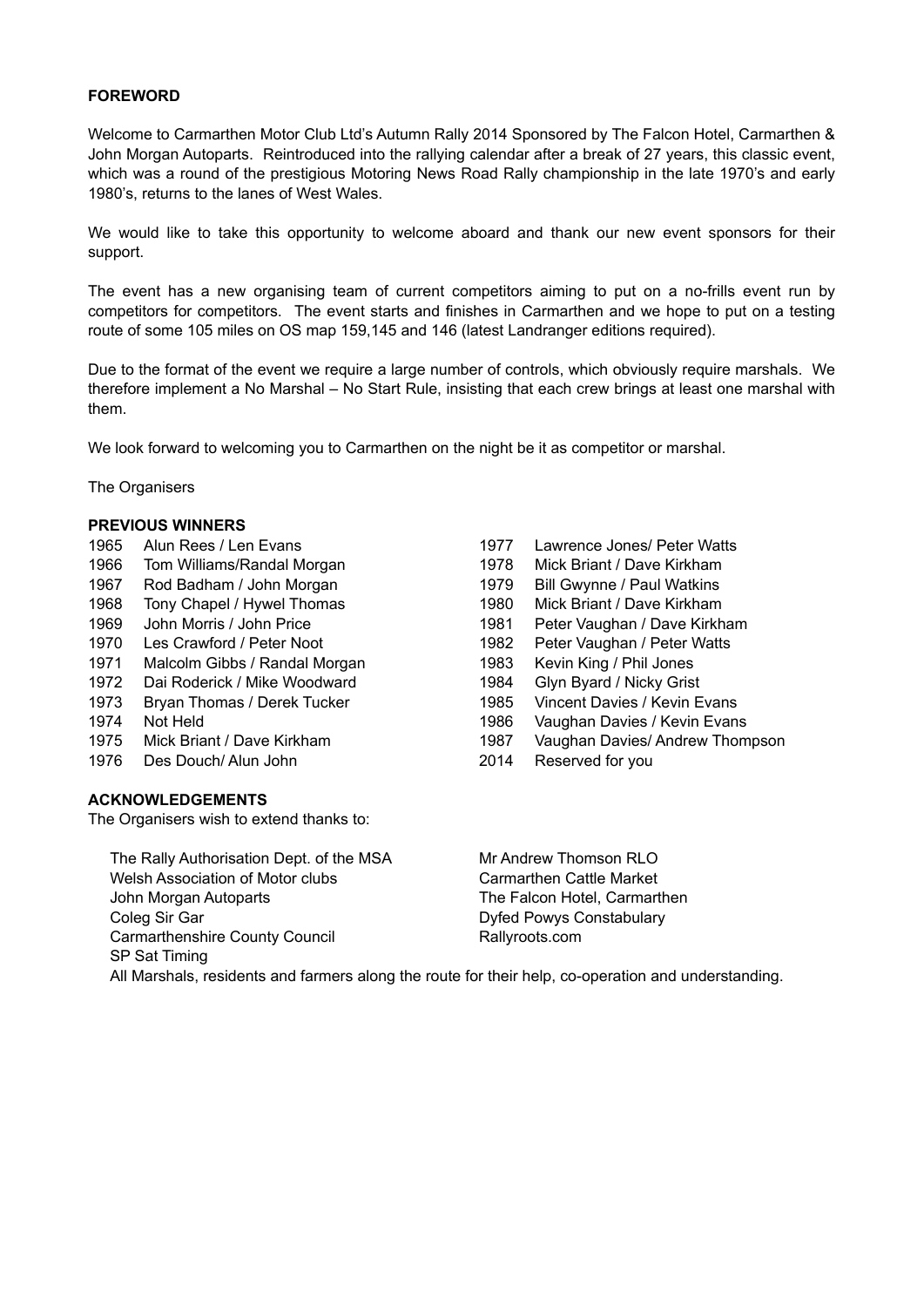#### **SUPPLEMENTARY REGULATIONS**

## **1. ANNOUNCEMENT**

Carmarthen Motor Club Ltd. will promote a Clubman permit road rally on the 27<sup>th</sup>/28<sup>th</sup> September 2014 to be called The Autumn Rally.

### **2. JURISDICTION**

The Meeting will be governed by the General Competition rules MSA Motor Sports Assoc. Ltd. (incorporating the provisions of the International Sports Code of the FIA), these supplementary regulations and written instructions that the Organising Club may issue for the event.

## **3. AUTHORISATION**

MSA Event No: MSA Permit No: DOE Authorisation No:

#### **4. CHAMPIONSHIPS**

The event is not a round of any championship.

## **5. ELIGIBILITY**

The event is open to all fully elected members of Carmarthen Motor Club Ltd. Club membership cards, insurance and the maps to be used on the event will be inspected at Signing On. Clubman or higher status competition licences will be required by both crew members.

#### **6. PROGRAMME OF THE MEETING**

The event will start and finish from the Carmarthen Cattle Market, Llanllwch, Carmarthen. The total mileage will be approx 105 miles on metalled and un-metalled public roads and tracks, using maps 145,146 and 159 (1:50.000 OS Landranger Series) latest edition.

The event will contain competitive sections on the Public Highways timed to an accuracy of less than one minute. These sections will be run in accordance with the requirements of the MSA Ltd.

Noise Test and Scrutineering will take place between **16.00 - 20.00.** Any crew NOT signed on by 20.30 WILL BE EXCLUDED and their place offered to a reserve entry. This ruling WILL BE STRICTLY ENFORCED. Details of locations to be published in final instructions

Cars will be indentified by 2 rally plates supplied by the organisers which must be affixed to the rear nearside window and the rear of the car as per R6.1.1. These must be removed upon completion of the event or on retirement - it is the competitor's responsibility to ensure that the plates are legible throughout the event.

Competitors should ensure that they carry enough fuel to travel approx 70 miles. Entrants will be supplied with a Rally Pack at Signing-On upon production of satisfactorily completed process card.

## NOTE : DUE TO SPECTATOR RELATED PR PROBLEMS ANY COMPETITOR FOUND TO BE DIVULGING ROUTE INFORMATION TO NON-COMPETITORS WILL BE EXCLUDED.

ANY COMPETITOR FOUND 'PRACTICING' ON ROUTE FOLLOWING THE PUBLICATION OF THESE REGULATIONS WILL ALSO BE EXCLUDED. HOUSEHOLDERS ON ROUTE HAVE BEEN ASKED TO NOTE DOWN THE NUMBER PLATES OF ANY OFFENDING VEHICLES AND TO INFORM THE ORGANISERS. YOU HAVE BEEN WARNED.

All the Organisers times and mileage's shall be deemed correct having been established in accordance with R6.2.

All Organisers road signs (eg. NO, CARE, OK, ARROWS) are mandatory.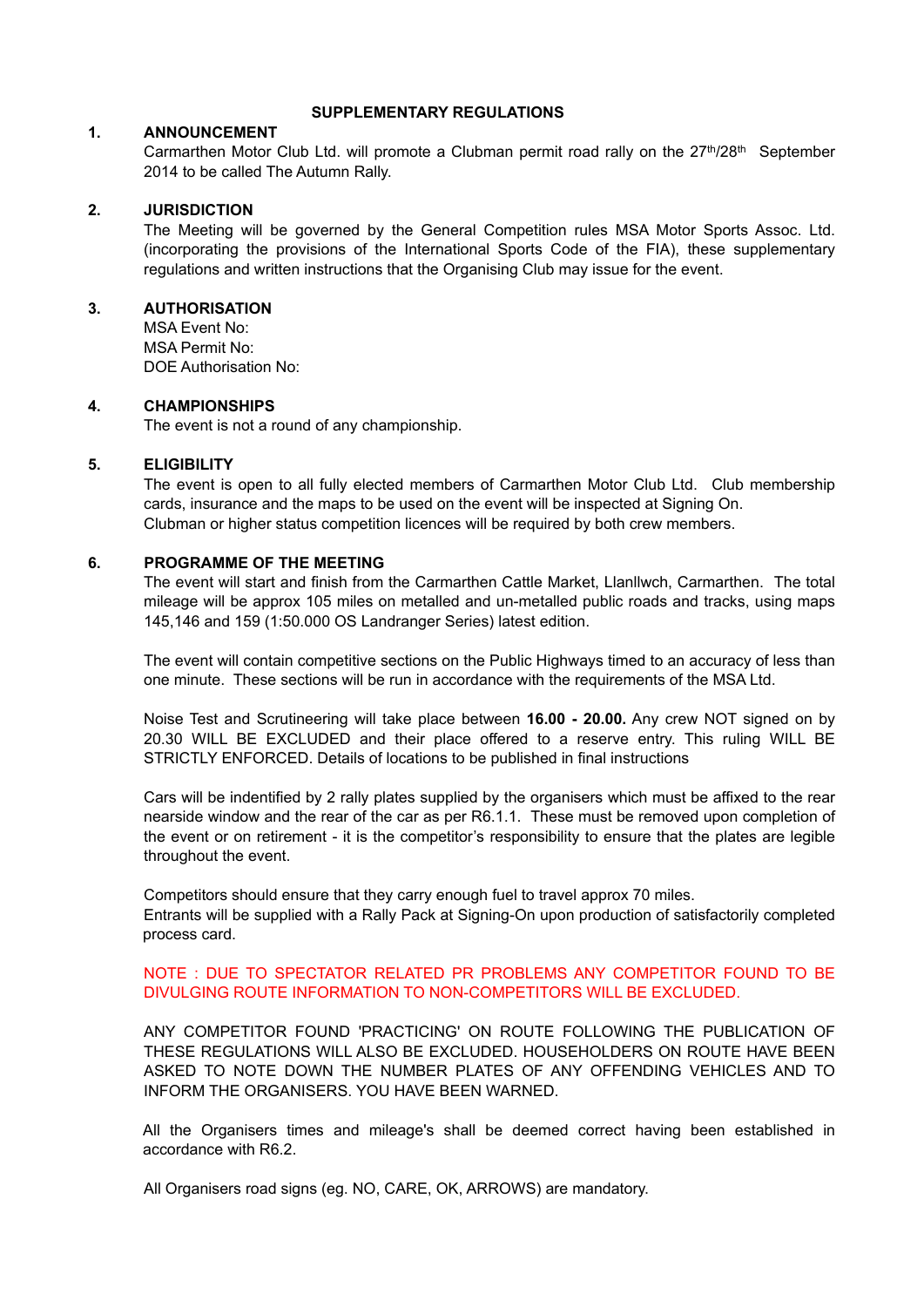# **7. CLASSES**

The event will consist of three classes as follows:

### **1. Class 1 - Experts**

A crew in which either member has finished in either of the following:

Top 5 of a National B Status Event,

Top 10 of a Clubman status rally.

### **2. Class 2 - Semi Experts**

Any crew not qualifying for Class 1 and 3.

## **3. Class 3 – Novices**

Neither crew member having won **more than 3 awards.**

## **NOTE**

a) Competitors eligible for 2 or more classes must enter higher class.

b) Competitors who have not won an overall or class award since the 1st. May 2004 may, if they so wish enter the next class down to which they would otherwise be eligible for.

c) Crews may be reclassified at the discretion of the Organisers.

d) **Entries accepted without seeding information will run at the rear of the class entered.**

e) No discussion will be entered into regarding seeding.

f) Competitors results in stage rallies may be used at the Organisers discretion when determining seeding.

## **8. AWARDS**

Awards will be presented as follows: 2<sup>nd</sup> in Class Crew Driver and Navigator awards 3rd. in Class Crew **Driver and Navigator awards** Highest Mixed crew Driver and Navigator awards Best 1400cc or under **Driver and Navigator awards** Best Co-driver under the age of 21 The Gareth Jaffa Roberts Award No crew may win more than one award.

1st Overall Crew **A** Perpetual trophy plus driver and navigator awards 1<sup>st</sup> in each Class Crew **A** Perpetual trophy plus driver and navigator awards

## **9. ENTRIES**

The entry opens on publication of the Regulation and closes finally on the 17th September 2014.

ALL ENTRIES MUST BE MADE ON AN OFFICIAL ENTRY FORM (no telephone entries accepted) AND POSTED BY 1ST OR 2ND CLASS POST ONLY (ANY POSTAL SERVICE REQUIRING A SIGNATURE WILL NOT BE GIVEN PRIORITY) TO THE ENTRY SECRETARY WITH THE APPROPRIATE FEE:

The Entry fee is £90.

Any payment made on the night must be in cash. The consequences of failure to adhere to this will lie with the competitor.

The maximum entry for the meeting is 75 and 15 reserves. The minimum is 35. The minimum for each class is 5. Should any of the above minimum figures not be reached the organisers have the right to either cancel the event or amalgamate classes as necessary.

 20 places will be reserved for allocation at the Organiser's discretion and all other entries will be selected on a first come first served basis. Any entry accompanied by a post-dated cheque will be deemed not to have been received until the date on the cheque.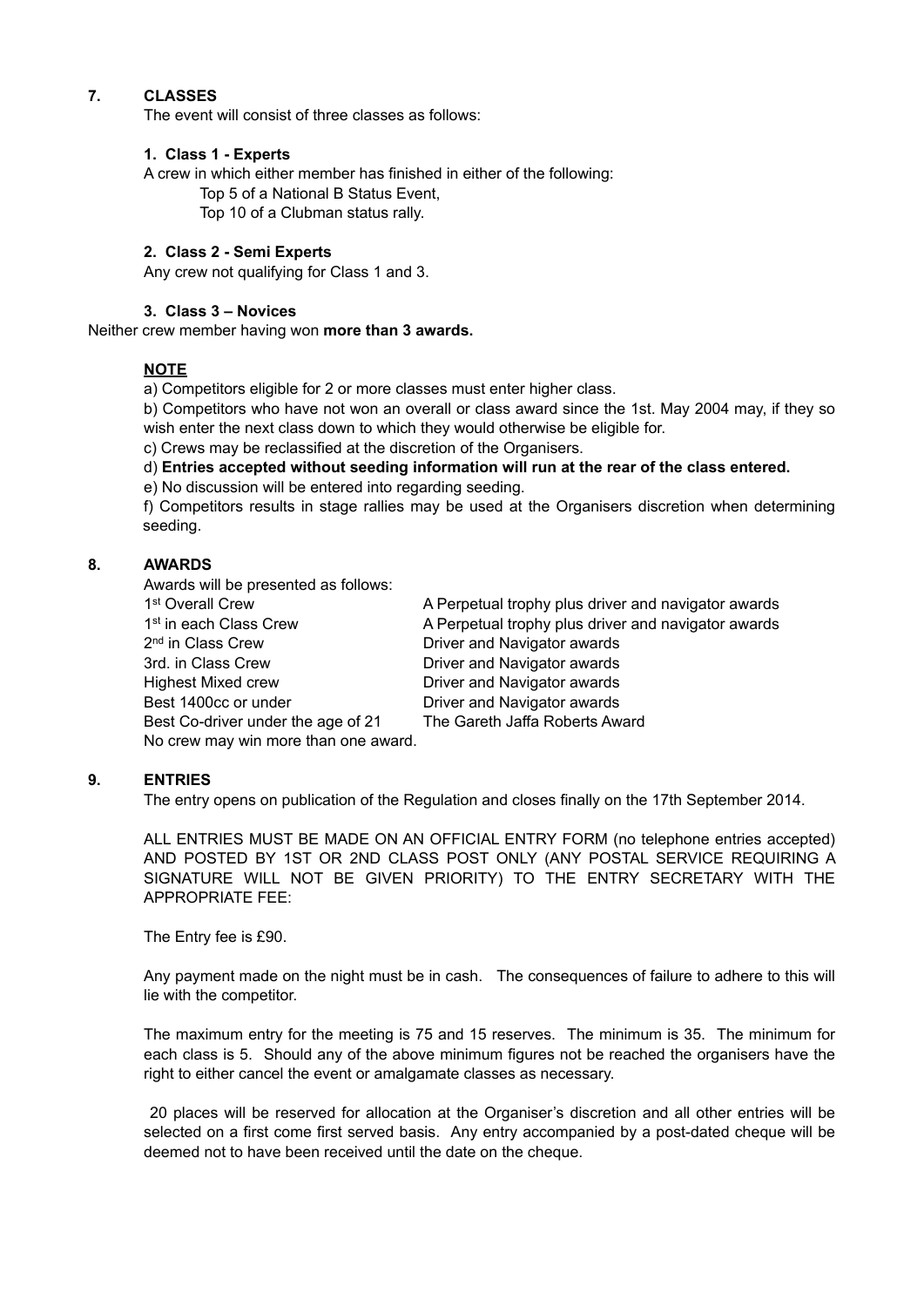Any entry containing a false or incorrect statement shall be null and void and the entrant deemed to be guilty of a breach of the General Competition Rules of the MSA Ltd. The entry fee may be forfeited in accordance with D19. The Organisers may conduct random checks to establish the validity of all or some of the information contained on the entry form.

It is a condition of entry that competitors must provide at least one marshal. Their details must be given on the entry form and they must also Sign On. **They must man their allocated control for the duration of the rally**. Failure to comply with the above requirements will result in Exclusion of that entry crew and no refund of entry fee. Therefore, bear in mind NO MARSHAL = NO START H30.1.3(e).

The Entry Secretary to whom all entries must be sent is: Louise Davies, 62 Ffordd Aneurin, Pontyberem , Llanelli, SA15 5DE Email: entrysec.autumnroadrally@gmail.com

All entry forms will be acknowledged but the Organisers reserve the right to refuse an entry should they have reasonable grounds to do so.

In the event of an over subscribed entry priority will be given to a fully completed entry form.

Final Instructions will be posted on the Carmarthen Motor Club website in the week leading up to the event unless advised otherwise.

#### **Cancelled entries**

Entry fees may be refunded, less an administration fee of £20, if cancelled in writing before the closing date for entries. Verbal cancellations will not be accepted. Entry fees for cancellations received after the closing date will only be refunded (less an administration fee of £20) if the entry is filled by a reserve or late entry.

### **10. OFFICIALS**

|  | Stewards:                                               | Dorian Evans, Dyfan Davies and Andrew Edwards             |  |  |
|--|---------------------------------------------------------|-----------------------------------------------------------|--|--|
|  | Joint Clerks of the Course:                             | Gareth Evans                                              |  |  |
|  |                                                         | 16 Trem Y Coleg, Carmarthen, SA31 3ED                     |  |  |
|  |                                                         | Tel. 07834 665909                                         |  |  |
|  |                                                         | Email: coc.autumnroadrally@gmail.com                      |  |  |
|  |                                                         | Dai Roberts                                               |  |  |
|  |                                                         | 62 Ffordd Aneurin, Pontyberem, Llanelli, SA15 5DE         |  |  |
|  |                                                         | Tel. 07870 265489                                         |  |  |
|  | Assistant Clerks of the Course:                         | Aaron Jones and Mike Williams                             |  |  |
|  | Secretary of the Meeting:                               | Darren Aitkin                                             |  |  |
|  |                                                         | 27 Maes Yr Ehedydd, Carmarthen, SA31 3GB Tel. 07931555083 |  |  |
|  | Entries secretary:                                      | Louise Davies                                             |  |  |
|  |                                                         | 62 Ffordd Aneurin, Pontyberem, Llanelli, SA15 5DE         |  |  |
|  |                                                         | Tel. 07940 068664                                         |  |  |
|  | Chief Marshals:                                         | Alan James (07971240277) and Justin Davies (07791900650}  |  |  |
|  | <b>Chief Scrutineer:</b>                                | Huw Jones                                                 |  |  |
|  | Noise Judge:                                            | Alan Hinton                                               |  |  |
|  | Timekeeper:                                             | <b>Stephen Price</b>                                      |  |  |
|  | <b>Results</b>                                          | Rallyroots.com                                            |  |  |
|  | PLEASE DO NOT TELEPHONE ANY OF THE OFFICIALS AFTER 9PM. |                                                           |  |  |

#### **11. GCR MODIFICATION**

All other General Regulations of the RACMSA apply as written except for the following which are modified: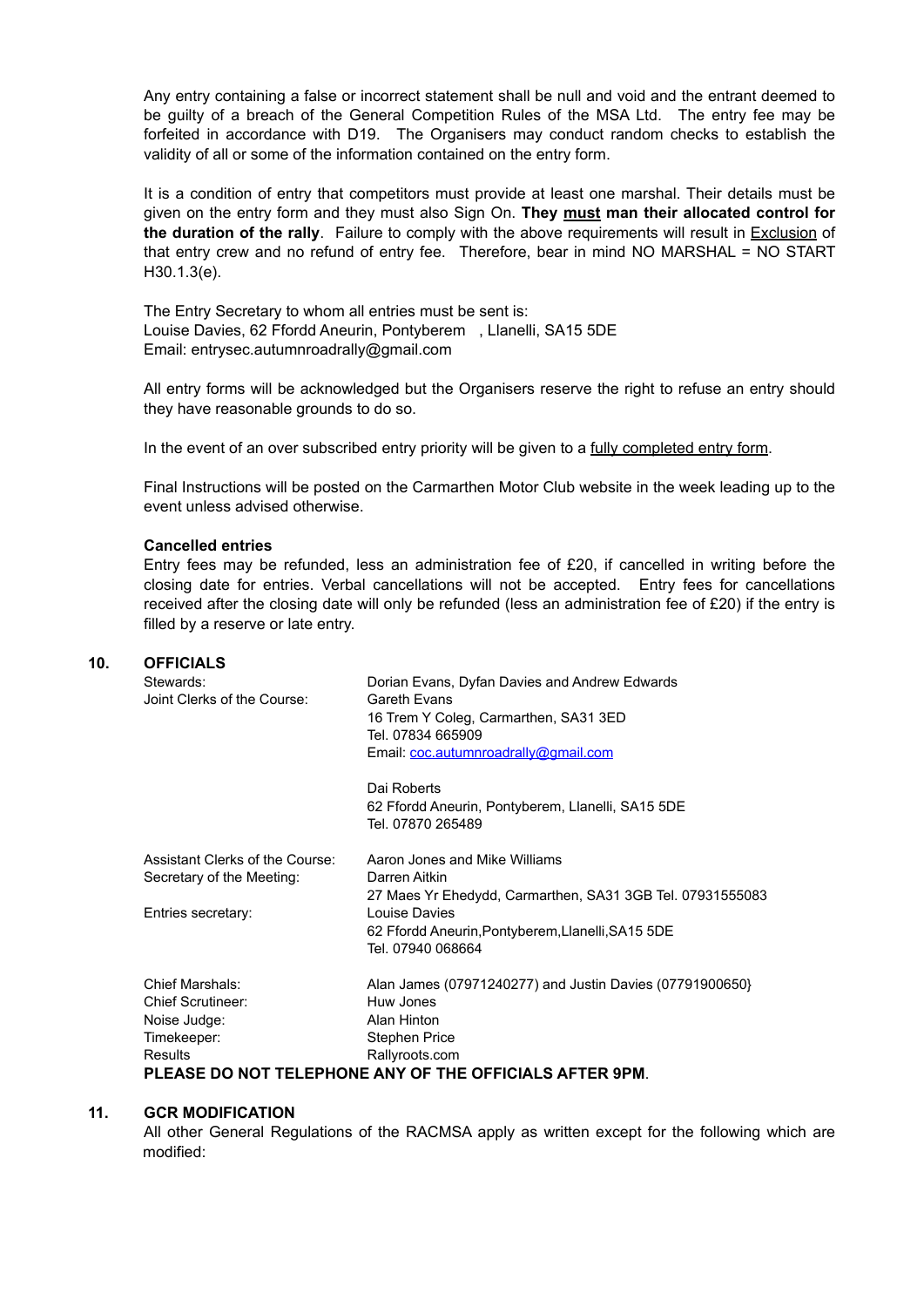D8.1.4 - Any notice displayed at the start or on route bearing the signature of the Secretary of the Meeting or of the Clerk of the Course shall have the same authority as these SR's. It is the competitor's responsibility to note any information displayed at the start.

R9.1.3 - All competitors will be required to stop at all junctions approached on roads controlled by Give Way and Stop signs and places specified on the Route Card. A number of such places will be manned by Judges of Fact.

R9.1.1 Giveways will be used to define the route.

R12.1 - The event will be timed according to Scheduled Timing.

R12.2.7 - Maximum Permitted lateness for competitors will be as follows:

Experts: 30 min 59 secs Semi Experts: 30 min 59 secs Novices: 45 min 59 secs

R12.6 Competitors will be required to reduce lateness at certain locations on route

R12.8 - Certain Sections of the Route will be timed to an accuracy of less than one minute.

R14.1 - Secret checks may be established without prior notice eg at Give Ways etc. to ensure compliance with the route.

R15.1 - To be classified as a Finisher, a competitor must report to and receive a signature at the following:

a) Two thirds of the controls listed in the route card

b) All Main Controls

c) Damage Control

Within their maximum permitted lateness and in the car in which they entered the event.

# **12. PENALTIES**

.

Performance will be assessed on the "FAIL" system R15.2 and modified as follows:

| a            | Not reporting at a Control                                                                    |                                    | 1 Fail            |
|--------------|-----------------------------------------------------------------------------------------------|------------------------------------|-------------------|
| b            | Not reporting at or providing proof of visiting a control or secret check                     |                                    | 1 Fail            |
| $\mathbf{C}$ | Failure to obtain signature at manned control                                                 |                                    | 1 Fail            |
| d            | Failure to comply with route card instructions                                                |                                    | 1 Fail            |
| e            | Passing through a Control more than once (per offence)                                        | 1 Fail                             | f                 |
|              | Entering a Black Spot                                                                         | Exclusion                          | g                 |
|              | Failure to stop at a Stop or Give Way sign, or at a specified junction in a route card R8.1.1 |                                    |                   |
|              |                                                                                               |                                    | Exclusion         |
| h            | Failure to obtain signatures for code board at the next manned control                        |                                    | (per offence)     |
|              |                                                                                               |                                    | 1 Fail            |
| Ť            | Wrong approach or departure at a control (per offence)                                        |                                    | 1 Fail            |
| j            | Not complying with a reasonable instruction by an Official provided warning is given that a   |                                    |                   |
|              | penalty will be applied.                                                                      | $1st$ offence -                    | 1 Fail.           |
|              |                                                                                               | $2nd$ offence -                    | Exclusion         |
| k            | Controls sited at the end of a Neutral Section                                                |                                    |                   |
|              | <b>Early Arrival</b>                                                                          |                                    | 1 fail per minute |
|              | Late Arrival                                                                                  | No Penalty other than max lateness |                   |
| I            | Controls sited in or at the end of a Standard Section                                         |                                    |                   |
|              | Early Arrival                                                                                 |                                    | 1 fail per minute |
|              | Arriving late at a control where timing is to a previous whole minute                         |                                    |                   |
|              |                                                                                               | 1 minute per minute                |                   |
|              | Arriving late at a control where timing is to a previous second                               |                                    |                   |
|              |                                                                                               | 1 second per second                |                   |
| m            | Breach of a statutory requirement concerning the driving of a motor vehicle                   |                                    |                   |
|              |                                                                                               | $1st$ offence -                    | 1 Fail            |
|              |                                                                                               | 2 <sup>nd</sup> offence -          | Exclusion         |
| n            | Contravention of three quarter rule R12.7                                                     | $1st$ offence -                    | 1 Fail            |
|              |                                                                                               | 2 <sup>nd</sup> offence -          | Exclusion         |
| $\circ$      | Breach of technical Regulations concerning the use of lights and breaching the construction   |                                    |                   |
|              | and use of Lighting of Vehicles Regulations                                                   |                                    | Exclusion         |
| р            | Excessive noise, excessive speed or driving likely to bring motor sport into disrepute R8.4   |                                    |                   |
|              |                                                                                               |                                    | Exclusion         |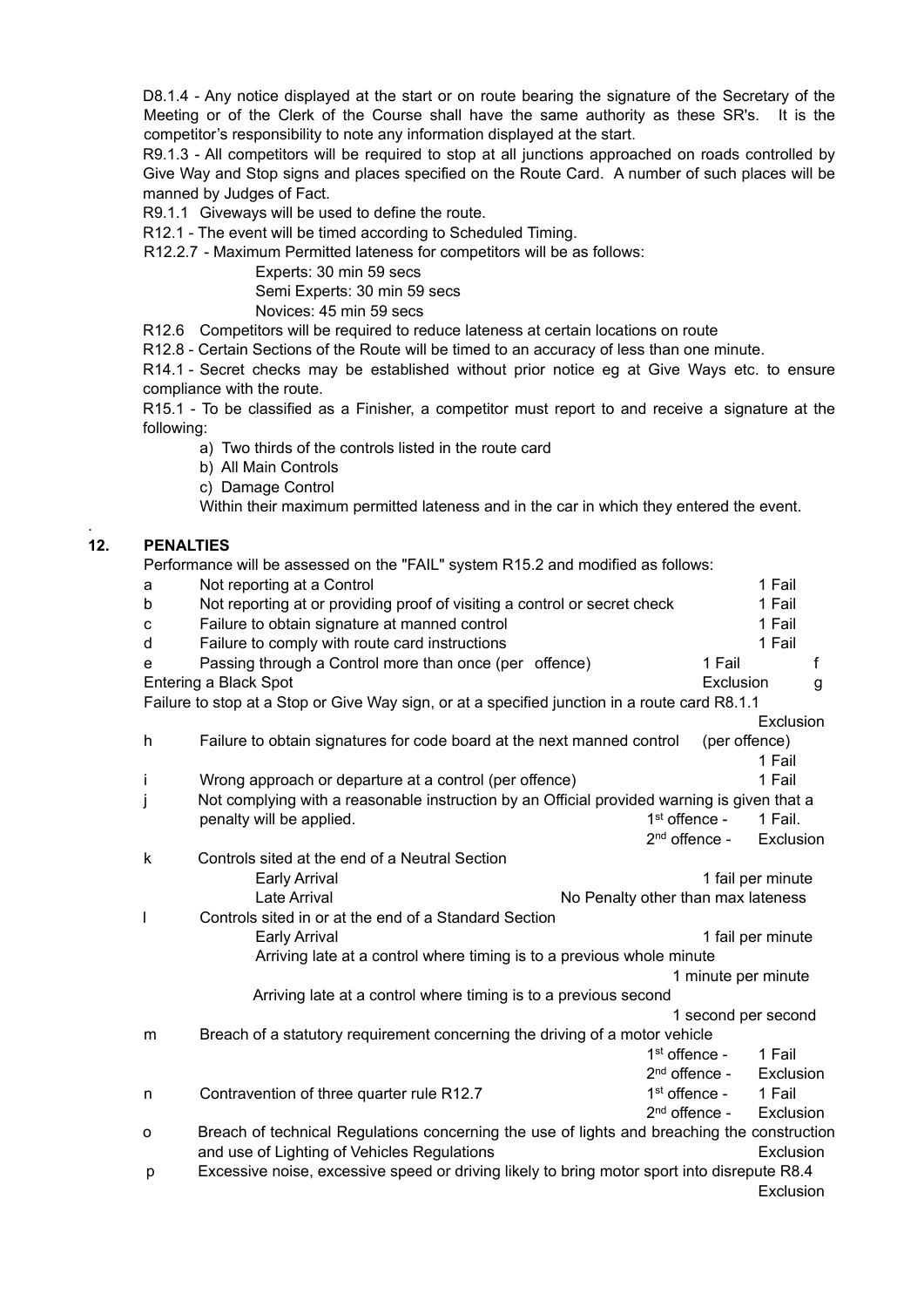| q | Damaged or ineffective silencer system                                      | Exclusion        |
|---|-----------------------------------------------------------------------------|------------------|
|   | Damage to car as defined R15.1.4                                            | Exclusion        |
| s | Receiving assistance contrary to R7.2.4                                     | Exclusion        |
|   | Breach of regulations R5.4, R15.1.2, R7.2.3                                 | <b>Exclusion</b> |
| u | Unauthorised altering of Time Card                                          | Exclusion        |
| v | Breach of regulations R2.6                                                  | Exclusion        |
| w | Enter Results Room without permission                                       | Exclusion        |
| X | Not reporting or reporting outside permitted lateness to a Main Control     | Exclusion        |
| v | Not recording Route Check on time card in correct manner SR14 (per offence) | 1 Fail           |
|   |                                                                             |                  |

Assessment of performance will be decided firstly by the number of Fails then by the amount of time lost. Ties will be decided in favour of the furthest cleanest, smallest engine capacity or any means deemed necessary by the Organisers.

Provisional results will be published at the finish venue as soon as possible after the finish of the event in accordance with D26. Protests must be made in accordance with C5.1.2. They must be in writing and handed to an official of the event.

Competitors must not, under the penalty of Exclusion, enter the Results Room uninvited.

The Organisers reserve the right to cancel sections from the results if they deem it fairer to do so. "Force Majeure" etc. not withstanding. Time Controls at which, in the Organisers opinion, inaccurate times may have been given to competitors shall be considered as either Passage or via Controls.,

A copy of the results will be published on the Carmarthen Motor Club website within 7 days of the event.

## **13. SCRUTINEERING**

Scrutineering will be in compliance with the Road Traffic Act General Regulations, Section J and technical regulations R4 and R18. Cars will also be required to undergo a Noise Test and if more than 86dba is registered at 2/3rds of maximum rpm at 2m from the centre of the car on the noise meter they will not be permitted to start J5.16-18. Noise checks may also be performed on route. Crews failing either noise test or scrutineering will not be permitted to start and will not have their entry fee refunded.

Close attention will be paid to the following at Scrutineering: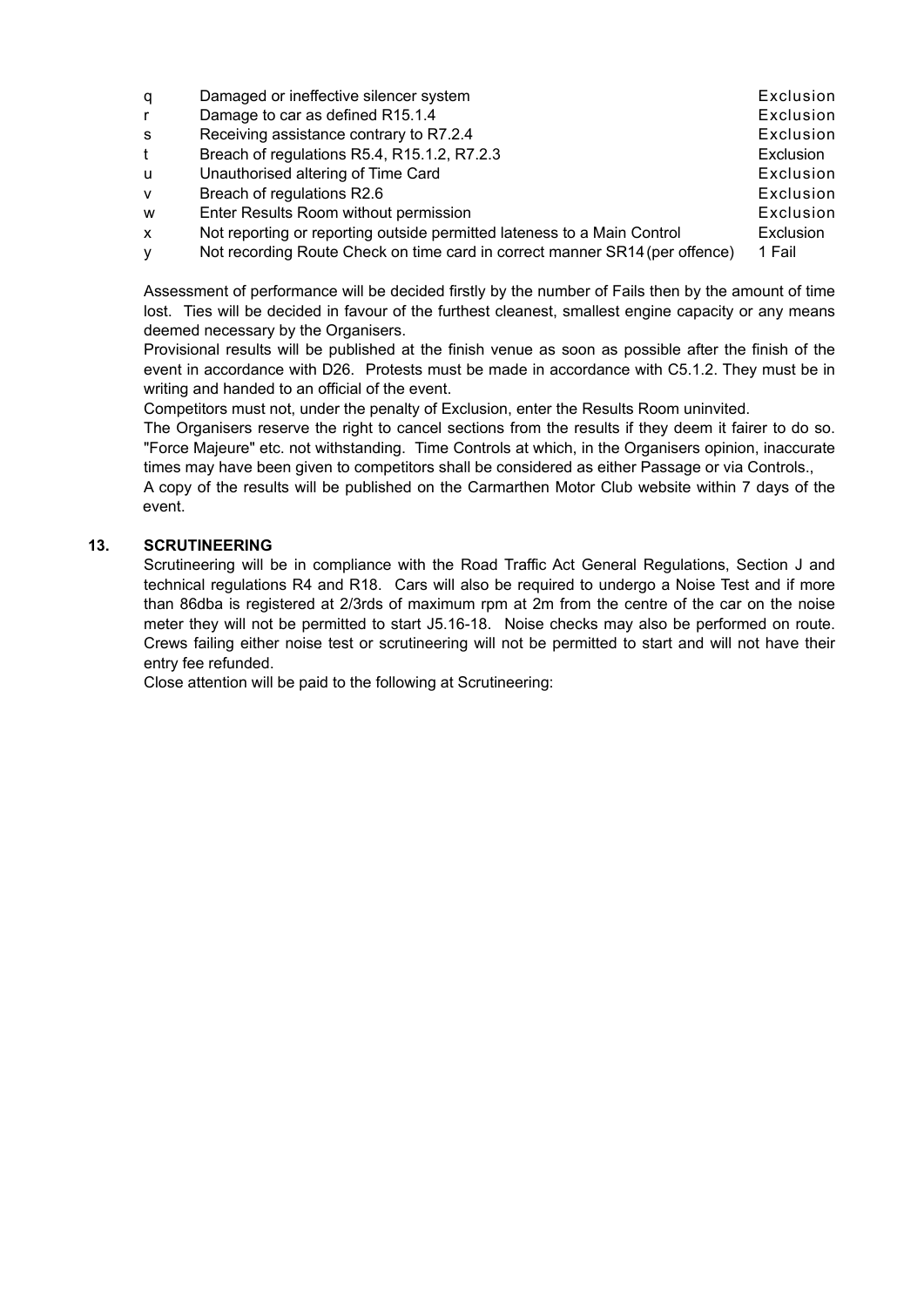- **Spill Kits**
- **Body Damage**
- **Brakes**. Where hydraulic handbrakes are used, cables must also be fitted
- **Lights:** Must comply with the Road Traffic Act
	- Have no more than 4 forward facing beams (excluding sidelights/indicators)

Spotlights must extinguish on dipped headlamp beam and must not exceed a width of 222mm.

Reversing lights must not exceed 24 watts power and have an internal warning indicator if independently operated.

External marshal/Navigation lights are prohibited **.**

Indicators.

Brake lights.

Side lights.

Number-plate lights.

- Steering Play
- Flexible fuel lines must be secured with steel clips
- Washers and Wipers
- Horn
- Battery must be secured with earth lead coloured yellow and with the positive terminal insulated
- Seats must be secure
- **No** loose items within the vehicle
- Throttle linkage must be in good order and to specification
- A maximum of 2 spare wheels must be securely located
- A Red reflective Warning Triangle must be carried
- A First Aid kit must be carried
- **Road fund licence**
- MOT Certificate must be produced
- Vehicle Registration Document must be produced
- Bodywork and paintwork must be in good serviceable order
- Air filters must be fitted
- No radio transmitting devices are permitted
- **Exhaust** All vehicles must comply with exhaust and silencing regulations and must not be fitted with any temporary parts to help meet the required silencing levels as in J5.18.
- **Tyres Only E marked Tyres will be Permitted.**

## **14. CONTROLS**

There will be 6 types of controls, Main Control (MC), Time Control (TC), Passage Control (PC), Route Checks (RC), Via (via) and Secret Check.

At each Main, Time Control the marshal will enter the time shown on the control clock and sign the appropriate place on the time card. Whilst as Passage Controls the marshal will only sign the time card in the appropriate place.

Some controls may not be manned and these may be represented by a Route Check (Code Board) Competitors must note the letters and/or numbers displayed on these boards in biro or inked pen to the relevant place on their timecard before proceeding. The code must be endorsed by the marshal at the next manned control. (TC, PC ) Route checks will be preceded by a "C" or Control board.

Controls must be visited in the order specified in the route card, any control visited out of order will be deemed not to have been visited, visited twice and/or visited in the wrong direction. (competitors will be penalised accordingly).

At all manned controls apart from Secret Checks a "C" or "Control" board will be approximately 50 yards ahead of the control on the left side of the road. At Secret Checks the control board will be **at** the manned control.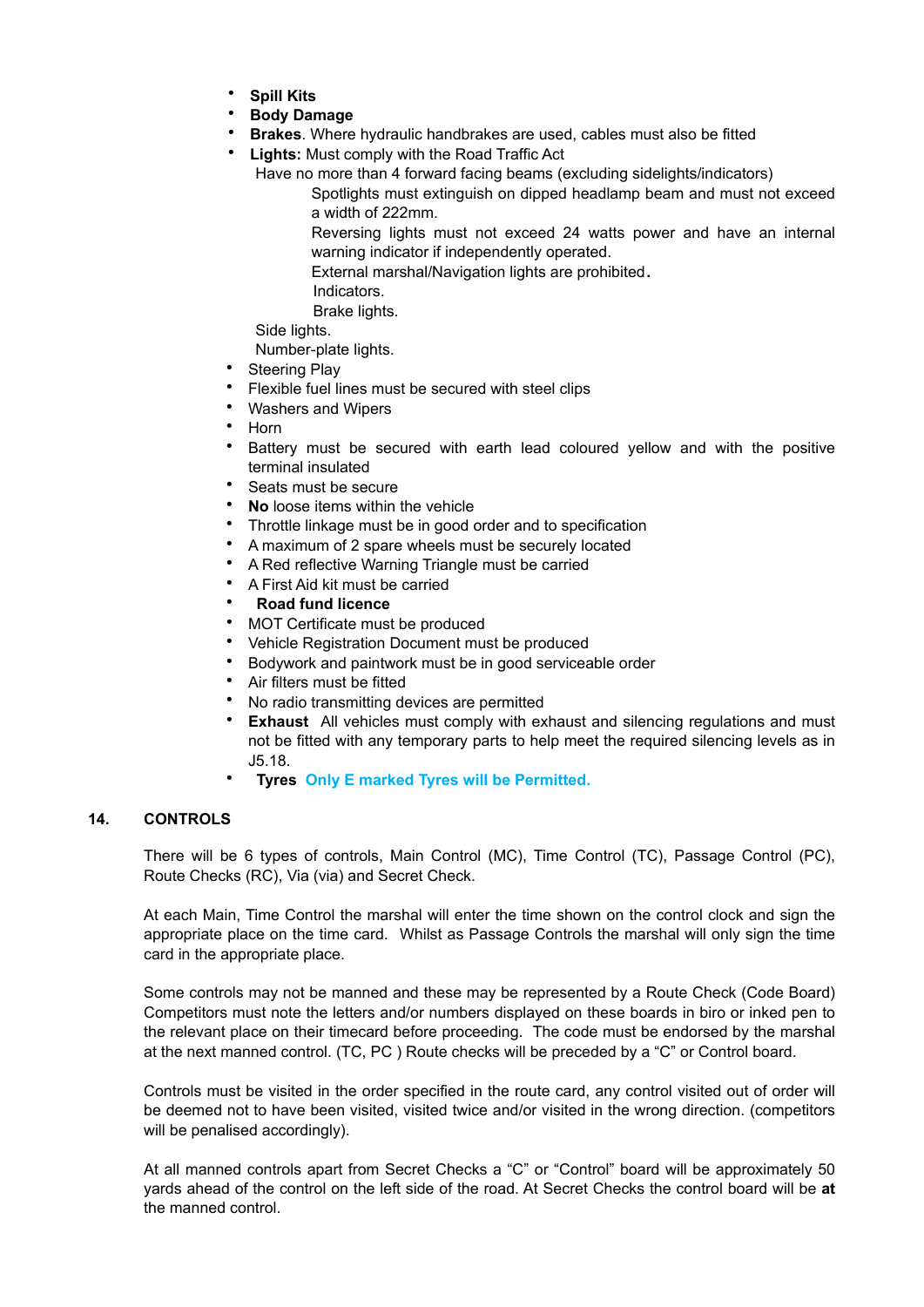Sections of the route may include not on map triangles that will have a control area of 3 metres or less. They will be identified in the route card and a detailed diagram given to all competitors, they will be preceded by a control board on the correct direction approach. (control board will be less than 50 yards ahead of manned control)

Should any entry on the time card not be legible or not appear authentic, it may be deemed not to have been made. Organisers may refer to marshals check sheet in case of doubt.

It is not the duty of any marshal to interpret regulations or other written instructions to a competitor or to explain the meaning and/or effect thereof. It is the responsibility of competitors to read and understand these regulations and all written instructions.

Controls will open 30 minutes before the due time of the first car and close 45 minutes and 59 seconds after the last car is due.

Any competitor who causes any form of harassment to a marshal or any other official, or who remains in a control area subsequent to an instruction to depart, will be reported to the Stewards of the meeting. The organisers reserve the right to exclude any such competitor.

An altered, amended or countersigned Time Card will be accepted only if it was countersigned by the marshal at the time of alteration. IT IS THE COMPETITOR'S RESPONSIBILITY TO ENSURE THAT HIS TIME CARD IS CORRECTLY MARKED – COMPETITORS WILL BE EXCLUDED FOR DEFACING OR ALTERING A TIME CARD.

## **15 . FORMAT**

The event will use scheduled timing methods R12.2.1. Timing will be by marshals digital clock set at BBC time R12.8

#### STANDARD SECTION

This is a section where a time penalty will be applied for being early or late. (See section 12 of these Supplementary Regulations) Timing at the controls will be when the time card is presented to the marshal and NOT the time of entering the control area R12.3. Time controls situated at start, finish on Standard section are shown as (TC).

#### NEUTRAL SECTION

These are deemed **QUIET** sections and are used to take the rally through PR sensitive or densely populated areas. They are timed at a low average speed and competitors must complete the section in as high gear as possible and without the use of auxiliary lights (except as permitted by law when driving in fog). Any competitor deemed by a judge of fact, to be making excessive noise or using auxiliary lights will be excluded.

NO penalty will be incurred for lateness other than for exceeding maximum lateness. Any lateness incurred in the section will be cumulative towards maximum lateness

Competitors will be instructed to reduce lateness en route. Competitors who wish, may miss a control or controls. They will be penalised in accordance with R13 for every control missed..

Competitors late at one control may be the equivalent amount late at succeeding controls without further penalty provided maximum lateness is not exceeded.

Where a control at the end of a section timed to the second also forms the start of a section timed to the minute the departure will be taken as the time of arrival but to the preceding where minute, this will be in accordance with R12.4.3.

Timing will be when the time card is handed to the marshal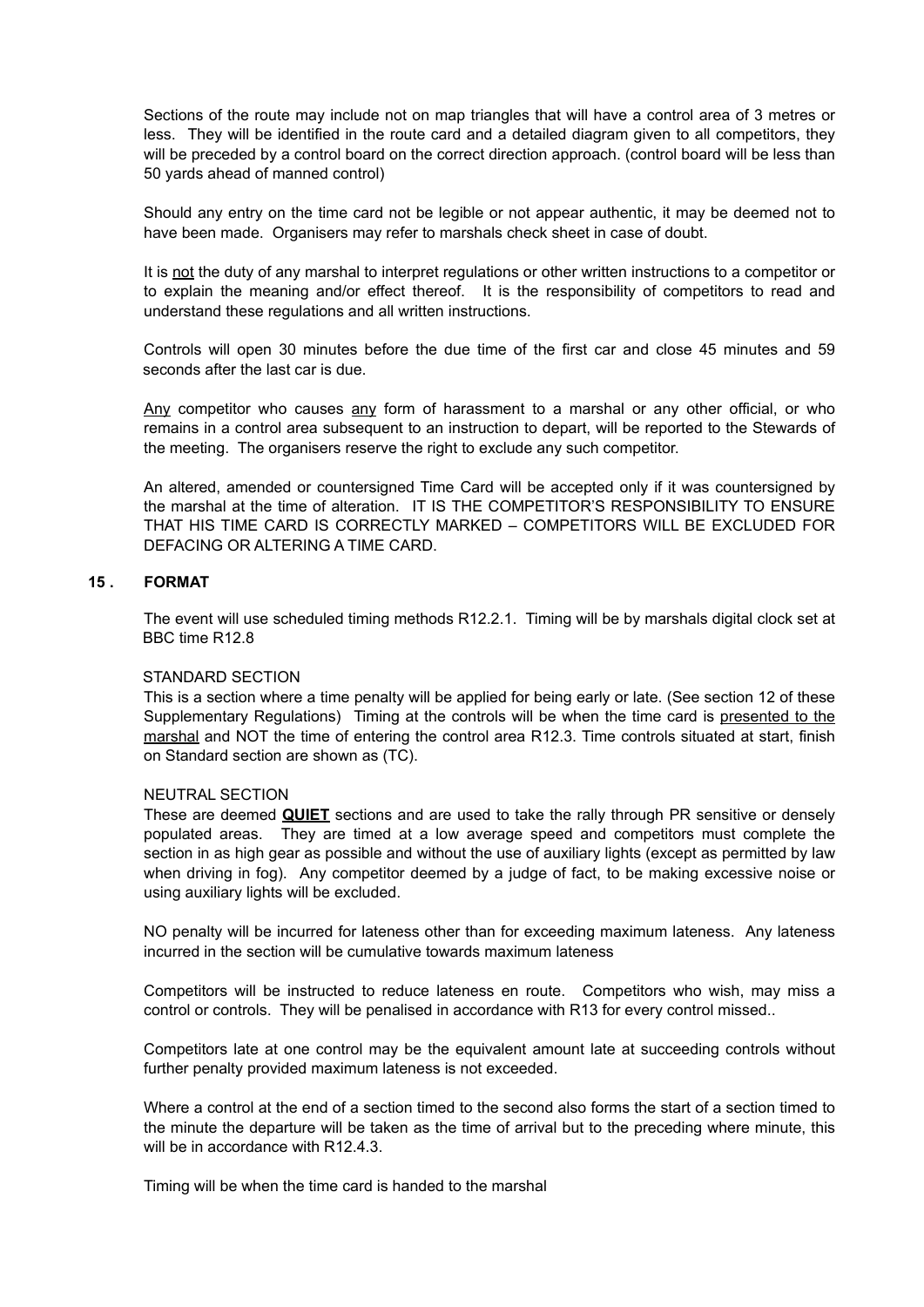#### QUIET ZONES

These areas are PR sensitive, and competitors must dip lights and drive in the highest possible gear. Driving standards observers (D.S.O's) may be present in these areas.

DRIVING STANDARDS OBSERVERS (D.S.O's) D.S.O.'s will be appointed to adjudicate on:

- Failure to stop at give ways as specified in the route instructions (GW),

All wheels must be seen to stop and all forward motion must cease

- Excessive noise, speed and lights
- Driving in a manner likely to bring the sport into disrepute
- Compliance with special restrictions e.g. Quiet Zones, Black Spots etc..
- Completing test as per diagram.

Competitors should note that failure to stop when requested by a DSO is penalised by EXCLUSION.

A DSO board en route may indicate the presence of such an official and competitors must stop at this point.

A full list of DSO's will be displayed at signing on. Route has been plotted using a Basic roamer.

Competitors are only allowed to recover time at (MC2, MC3) located after Petrol The official notice board will be displayed at Signing on.

## **16. INSURANCE**

#### **LOCKTON MOTOR SPORTS RISK SERVICES**

The Club has applied to Lockton Motor Sport Risk Services for a Blanket Certificate of insurance under the above scheme to provide to those competitors who need to use the Scheme with the third party Insurance cover necessary to comply with RTA requirements for the event at a cost of £30.10 plus any excess as requested by the brokers.

New applicants wishing to use the Scheme must be able to comply with all points of the Lockton Motor Sport Risk Services Declaration:-

- Over 21 and held a full licence for at least 6 months
- Not more than 1 fault accident in last 3 years
- No more than maximum of 6 speeding points on licence
- No physical or mental disabilities
- No other material facts

Material facts are those likely to influence the acceptance or assessment of your risk. Failure to disclose material facts may lead to the insurer declaring the resultant cover to be null and void. If you are in any doubt about facts that may be considered to be material then these should be disclosed on the Insurance Proposal form for your own protection.

Competitors able to comply fully with the above declaration, simply pay the required premium and sign the Lockton Motor Sport Risk Services and signing on sheet at documentation.

Competitors that are unable to comply with the declaration will need to apply for an Insurance Proposal form when submitting their entry, and ensure it is returned directly to Lockton Motor Sport Risk Services at least 14 days prior to the event to allow sufficient time for the application to be